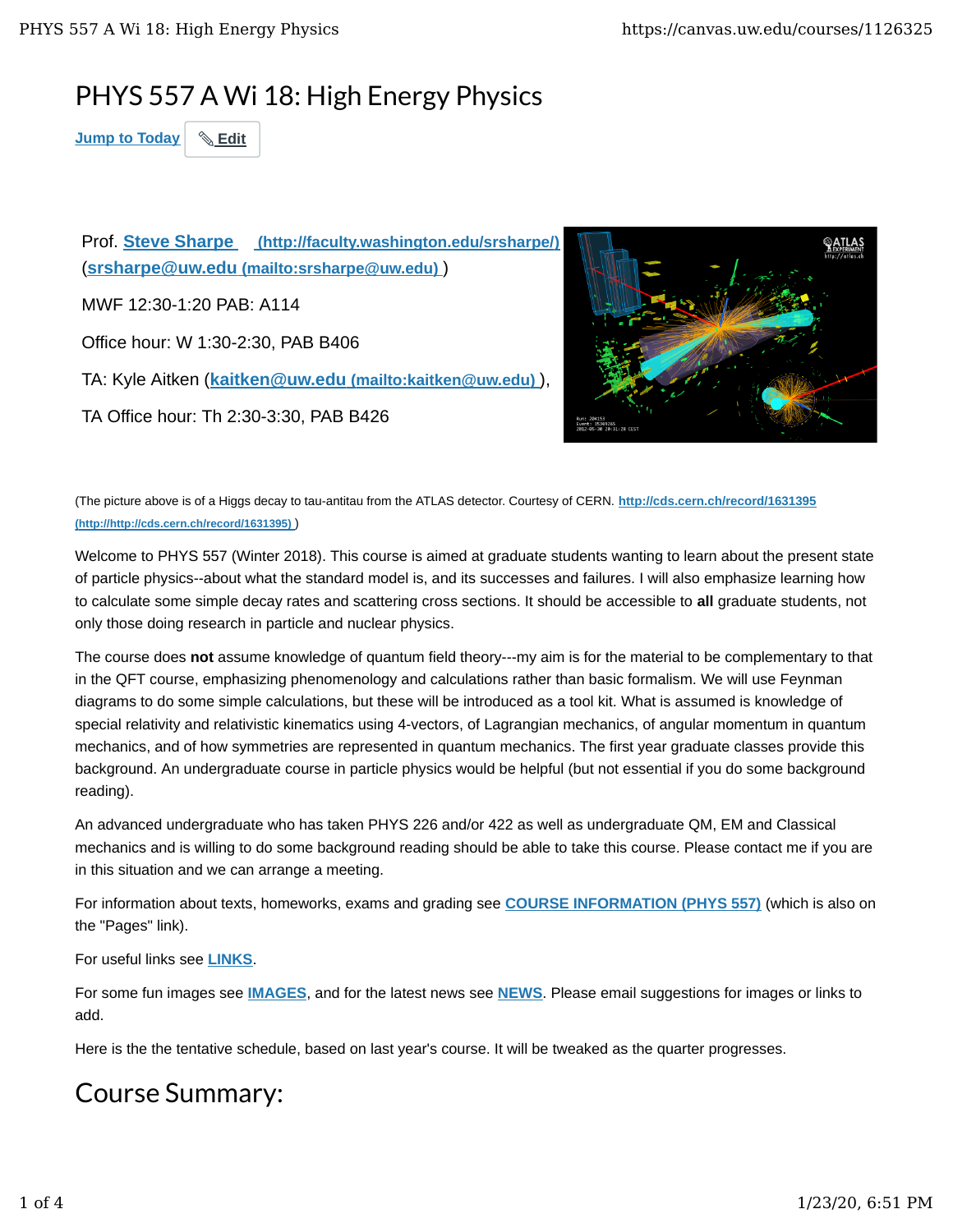| Date             | <b>Details</b>                                                                                                                                                                                |                         |
|------------------|-----------------------------------------------------------------------------------------------------------------------------------------------------------------------------------------------|-------------------------|
| Wed Jan 3, 2018  | Lecture: Introduction (read Ellis lec. 2) (https://canvas.uw.edu<br>圇<br>/calendar?event_id=1073932&include_contexts=course_1126325)                                                          | 12:30pm to 1:20pm       |
| Fri Jan 5, 2018  | Lecture: decay rates & cross sections (https://canvas.uw.edu<br>酾<br>/calendar?event_id=1073918&include_contexts=course_1126325)                                                              | 12:30pm to 1:20pm       |
| Mon Jan 8, 2018  | <b>Lecture: 2-&gt;2 kinematics; Intro. to Dirac equation</b><br>(https://canvas.uw.edu/calendar?event_id=1073931&<br>酾<br>include_contexts=course_1126325)                                    | 12:30pm to 1:20pm       |
| Wed Jan 10, 2018 | Lecture: more on Dirac equation: general solutions, spin, helicity,<br>antiparticles, parity, chirality (https://canvas.uw.edu<br>/calendar?event_id=1073917&include_contexts=course_1126325) | 12:30pm to 1:20pm       |
| Fri Jan 12, 2018 | Lecture: continuation using this week's notes (https://canvas.uw.edu<br>匾<br>/calendar?event_id=1073962&include_contexts=course_1126325)                                                      | 12:30pm to 1:20pm       |
|                  | HW1 (https://canvas.uw.edu/courses/1126325/assignments/3943430)                                                                                                                               | due by $1:20 \text{pm}$ |
| Wed Jan 17, 2018 | Lecture: Feynman rules for fermion scattering in a Yukawa theory<br>(https://canvas.uw.edu/calendar?event_id=1073916&<br>鰄<br>include_contexts=course_1126325)                                | 12:30pm to 1:20pm       |
| Fri Jan 19, 2018 | Lecture: Complete Yukawa scattering; Introduction to QED<br>(https://canvas.uw.edu/calendar?event_id=1073926&<br>include_contexts=course_1126325)                                             | 12:30pm to 1:20pm       |
|                  | <b>E</b> HW2 (https://canvas.uw.edu/courses/1126325/assignments/3943431)                                                                                                                      | due by $1:20 \text{pm}$ |
| Mon Jan 22, 2018 | <b>Lecture: QED Feynman rules &amp; electron-muon scattering</b><br>(https://canvas.uw.edu/calendar?event_id=1073930&<br>酾<br>include_contexts=course_1126325)                                | 12:30pm to 1:20pm       |
| Wed Jan 24, 2018 | Lecture: chirality vs. helicity; angular distributions in electron-muon<br>scattering (https://canvas.uw.edu/calendar?event_id=1073925&<br>include_contexts=course_1126325)                   | 12:30pm to 1:20pm       |
| Fri Jan 26, 2018 | Lecture: crossing symmetry; e+ e- annihilation theory and<br>experiment (https://canvas.uw.edu/calendar?event_id=1073963&<br>繭<br>include_contexts=course_1126325)                            | 12:30pm to 1:20pm       |
|                  | $\Rightarrow$ HW3 (https://canvas.uw.edu/courses/1126325/assignments/3943432)                                                                                                                 | due by 1:20pm           |
| Mon Jan 29, 2018 | <b>Lecture: Deep inelastic scattering and parton distribution functions</b><br>(https://canvas.uw.edu/calendar?event_id=1073915&<br>酾<br>include_contexts=course_1126325)                     | 12:30pm to 1:20pm       |
| Wed Jan 31, 2018 | <b>Lecture: More on PDFs: sum rules, universality and universality</b><br>(https://canvas.uw.edu/calendar?event_id=1073924&<br>酾<br>include_contexts=course_1126325)                          | 12:30pm to 1:20pm       |
| Fri Feb 2, 2018  | Lecture: Hadrons, symmetries and QCD (https://canvas.uw.edu<br>匾<br>/calendar?event_id=1073964&include_contexts=course_1126325)                                                               | 12:30pm to 1:20pm       |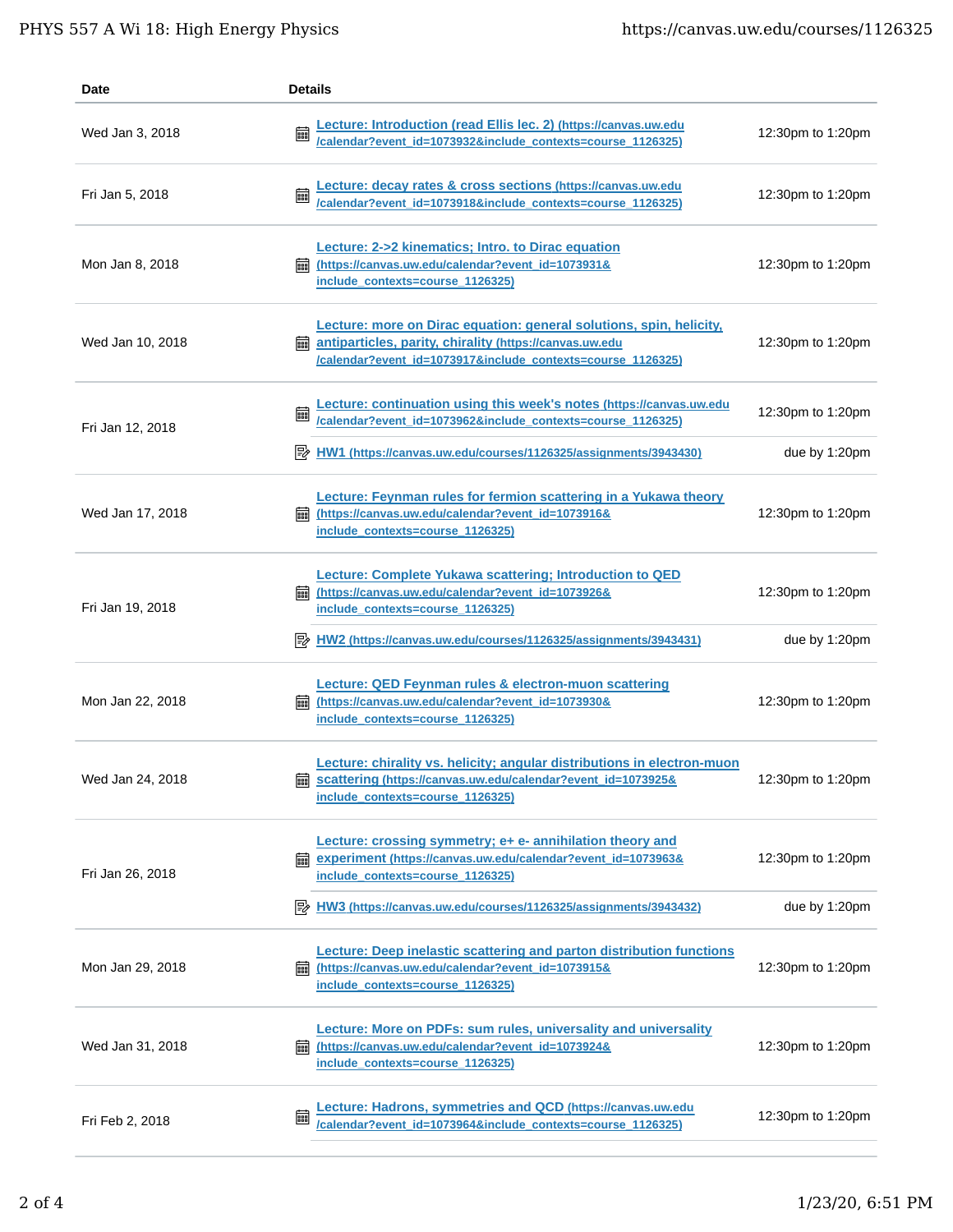| Date             | <b>Details</b>                                                                                                                                                                                    |                         |
|------------------|---------------------------------------------------------------------------------------------------------------------------------------------------------------------------------------------------|-------------------------|
|                  | 眇<br>HW4 (https://canvas.uw.edu/courses/1126325/assignments/3943433)                                                                                                                              | due by $1:20 \text{pm}$ |
| Mon Feb 5, 2018  | Lecture: Introduction to QCD (https://canvas.uw.edu<br>篇<br>/calendar?event_id=1073929&include_contexts=course_1126325)                                                                           | 12:30pm to 1:20pm       |
| Wed Feb 7, 2018  | Lecture: Properties of QCD--running coupling, asymptotic freedom,<br>heavy quarkonium, lattice QCD (https://canvas.uw.edu<br>翩<br>/calendar?event_id=1073923&include_contexts=course_1126325)     | 12:30pm to 1:20pm       |
| Fri Feb 9, 2018  | Lecture: continuation using this week's notes (https://canvas.uw.edu/calendar?event_id=1073965&include_contexts=course_1126325)<br>匾                                                              | 12:30pm to 1:20pm       |
|                  | E HW5 (https://canvas.uw.edu/courses/1126325/assignments/3943434)                                                                                                                                 | due by 1:20pm           |
| Mon Feb 12, 2018 | Lecture: Introduction to weak interactions; pion and muon decays<br>(https://canvas.uw.edu/calendar?event_id=1073914&<br>酾<br>include contexts=course 1126325)                                    | 12:30pm to 1:20pm       |
| Wed Feb 14, 2018 | Lecture: Finish pion decays; lepton universality; basic neutrino<br>properties (https://canvas.uw.edu/calendar?event_id=1073922&<br>include contexts=course 1126325)                              | 12:30pm to 1:20pm       |
| Fri Feb 16, 2018 | Lecture: continuation using this week's notes (https://canvas.uw.edu<br>/calendar?event_id=1073966&include_contexts=course_1126325)                                                               | 12:30pm to 1:20pm       |
| Wed Feb 21, 2018 | Lecture: complete neutrino oscillations and masses<br>(https://canvas.uw.edu/calendar?event_id=1073928&<br>臝<br>include contexts=course 1126325)                                                  | 12:30pm to 1:20pm       |
|                  | HW6 (https://canvas.uw.edu/courses/1126325/assignments/3943435)                                                                                                                                   | due by 1:20pm           |
| Fri Feb 23, 2018 | <b>Lecture: weak interactions of quarks---CKM matrix and CP violation</b><br>(https://canvas.uw.edu/calendar?event_id=1073921&<br>酾<br>include_contexts=course_1126325)                           | 12:30pm to 1:20pm       |
| Mon Feb 26, 2018 | Lecture: Electroweak unification (I): W boson decay, need for Z,<br><b>■ SU(2) gauge theory (https://canvas.uw.edu/calendar?event_id=1073913&amp;</b><br>include_contexts=course_1126325)         | 12:30pm to 1:20pm       |
| Wed Feb 28, 2018 | <b>Lecture: electroweak unification (II): B boson, mixing to produce Z</b><br>and photon, Z properties (https://canvas.uw.edu<br>藟<br>/calendar?event_id=1073920&include_contexts=course_1126325) | 12:30pm to 1:20pm       |
| Fri Mar 2, 2018  | Lecture: continuation using this week's notes (https://canvas.uw.edu<br>匾<br>/calendar?event_id=1073967&include_contexts=course_1126325)                                                          | 12:30pm to 1:20pm       |
|                  | HW7 (https://canvas.uw.edu/courses/1126325/assignments/3943436)                                                                                                                                   | due by $11:59$ pm       |
| Mon Mar 5, 2018  | <b>Lecture: electroweak symmetry-breaking and the Higgs (part 1)</b><br>(https://canvas.uw.edu/calendar?event_id=1073927&<br>酾<br>include_contexts=course_1126325)                                | 12:30pm to 1:20pm       |